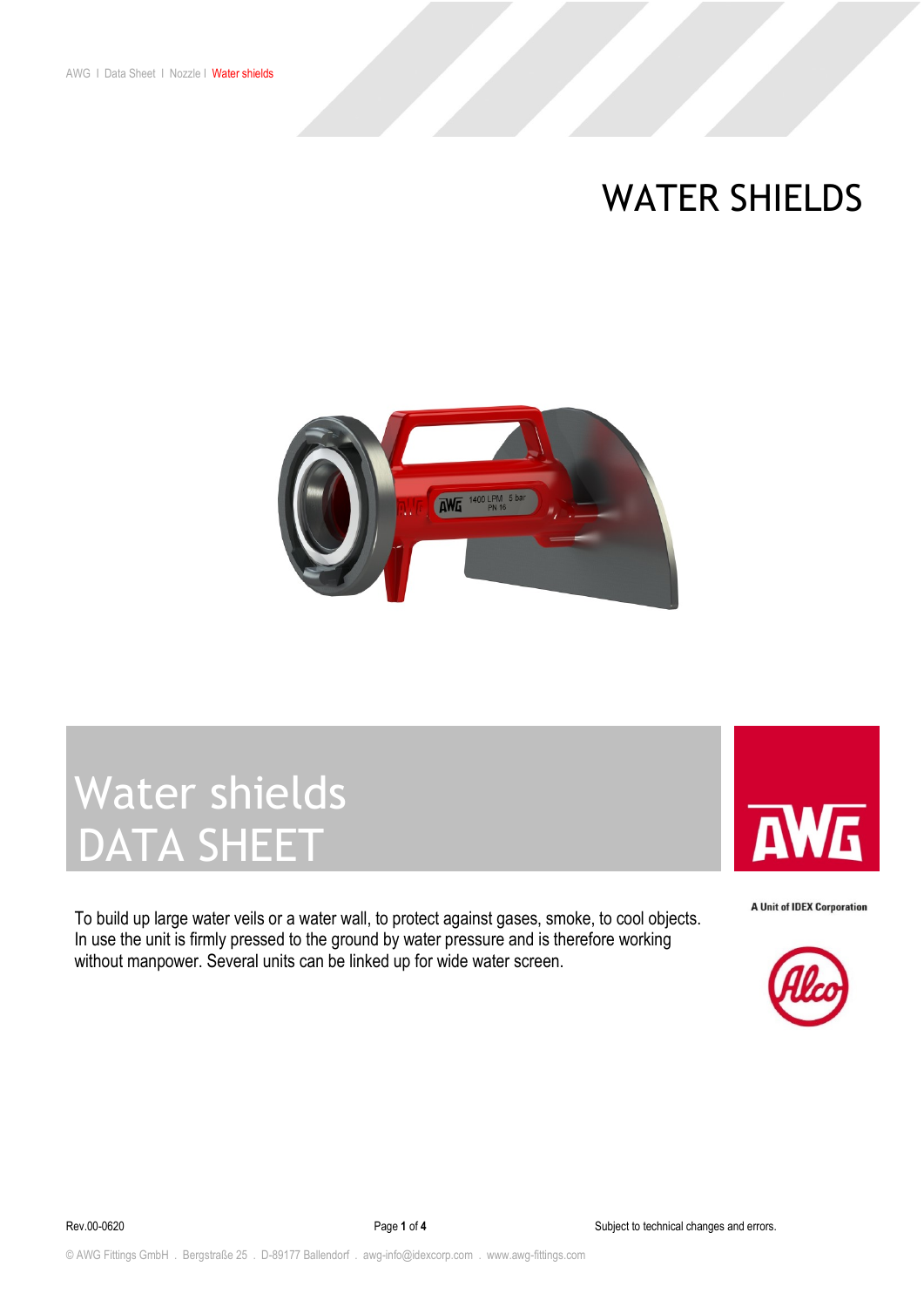### Water shields

### **Feature:**

- **■** Maximum working pressure: 16 bar<br>■ Flow settings: Depen
- 

■ Flow settings: The Depending on type: 500 ; 800 ; 1400 l/min at 5 bar

#### **Material:**

Body: powder-coated aluminum alloy Shield: aluminum alloy

### **Sketch:**



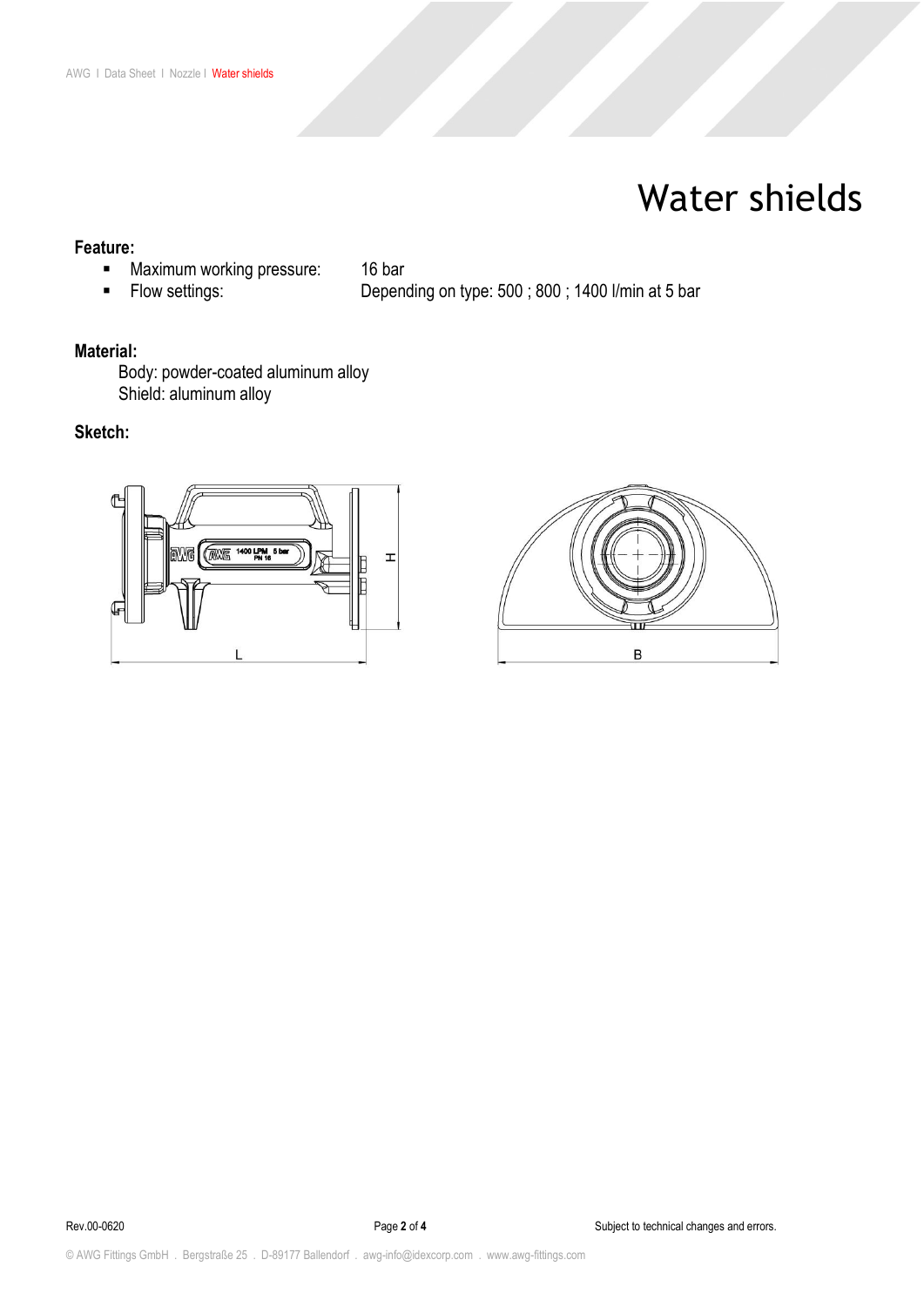## Water shields

### **Technical specifications:**

| Id.-Nr.  | Inlet             | Length | Width | Height | Weight | Nominal pressure | Nominal flow |  |
|----------|-------------------|--------|-------|--------|--------|------------------|--------------|--|
|          |                   | [mm]   | [mm]  | [mm]   | [kg]   | [bar]            | [lpm]        |  |
|          |                   | L      | B     | H      |        |                  |              |  |
| 60794233 | Storz 52 (C)      | 240    | 210   | 125    | 1,1    | 16               | 500          |  |
| 60794133 | BSP G 2" male     | 215    | 210   | 125    | 0,7    | 16               | 500          |  |
| 60793233 | <b>DSP 40</b>     | 263    | 210   | 125    | 1,1    | 16               | 500          |  |
| 60670833 | <b>DSP 65</b>     | 252    | 260   | 135    | 1,4    | 16               | 1400         |  |
| 60481633 | <b>DSP 40</b>     | 263    | 210   | 125    | 1,1    | 16               | 800          |  |
| 60415233 | Inst. 2 1/2" male | 250    | 260   | 135    | 1,2    | 16               | 1400         |  |
| 60393233 | Storz 65          | 240    | 210   | 120    | 1,2    | 16               | 800          |  |
| 60393033 | Storz 65          | 240    | 260   | 135    | 1,4    | $\overline{16}$  | 1400         |  |
| 60343333 | BSP G 2" male     | 215    | 260   | 135    | 1,0    | 16               | 1400         |  |
| 60336733 | Inst. 2 1/2" male | 250    | 210   | 125    | 1,1    | 16               | 800          |  |
| 60336633 | BSP G 2" male     | 215    | 210   | 120    | 1,1    | 16               | 800          |  |
| 30368033 | Storz 75 (B)      | 240    | 260   | 135    | 1,4    | 16               | 1400         |  |
| 30365233 | Storz 52 (C)      | 240    | 210   | 120    | 1,2    | 16               | 800          |  |
| 30365201 | Storz 52 (C)      | 240    | 210   | 120    | 0,0    | 16               | 800          |  |